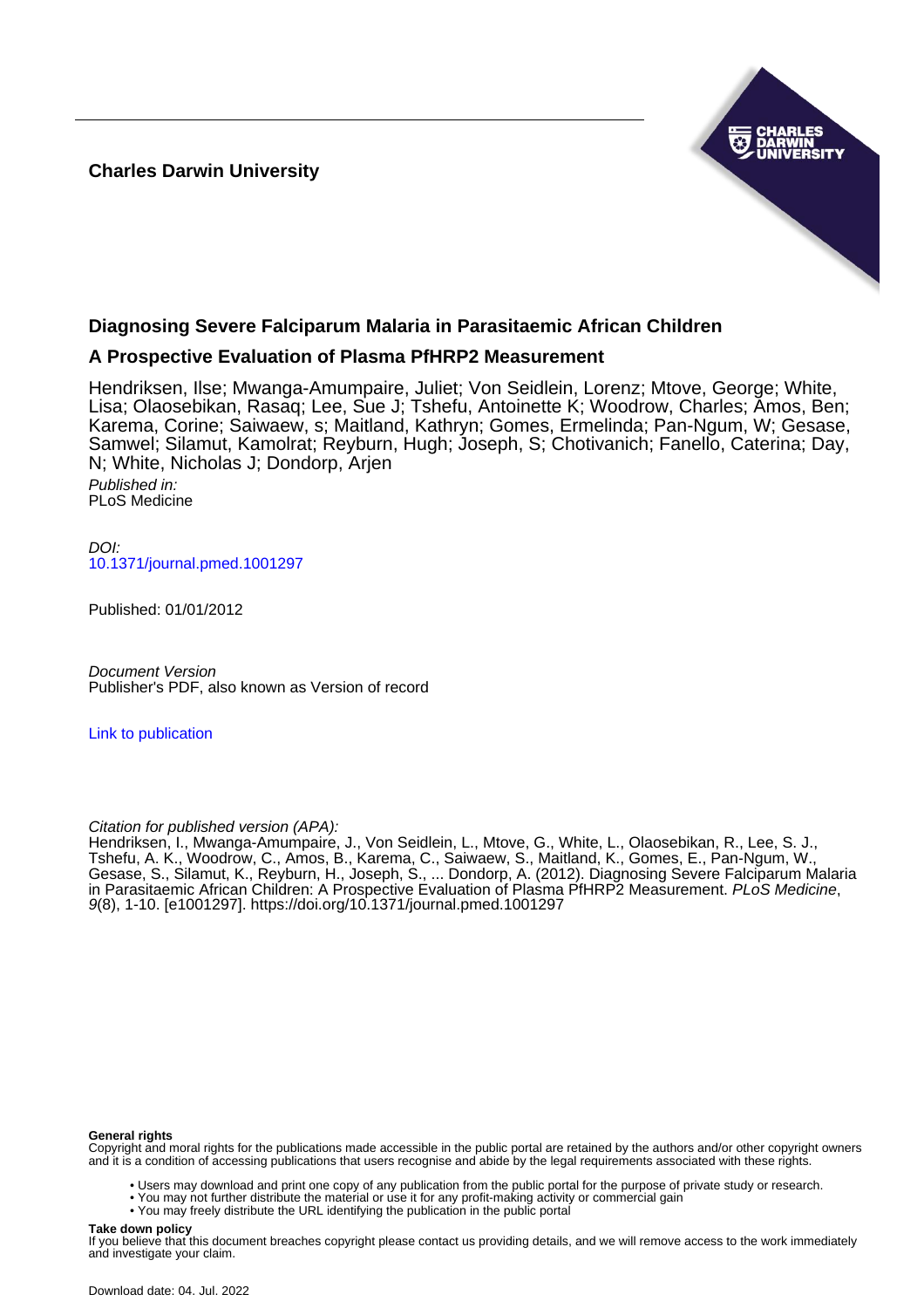# Diagnosing Severe Falciparum Malaria in Parasitaemic African Children: A Prospective Evaluation of Plasma PAHRP2 Measurement

llse C. E. Hendriksen<sup>1,2</sup>, Juliet Mwanga-Amumpaire<sup>3</sup>, Lorenz von Seidlein<sup>4</sup>, George Mtove<sup>5</sup>, Lisa J. White<sup>1,2</sup>, Rasaq Olaosebikan<sup>6</sup>, Sue J. Lee<sup>1,2</sup>, Antoinette K. Tshefu<sup>7</sup>, Charles Woodrow<sup>1,2</sup>, Ben Amos<sup>8</sup>, Corine Karema<sup>9</sup>, Somporn Saiwaew<sup>1</sup>, Kathryn Maitland<sup>10</sup>, Ermelinda Gomes<sup>11</sup>, Wirichada Pan-Ngum<sup>1</sup>, Samwel Gesase<sup>12</sup>, Kamolrat Silamut<sup>1</sup>, Hugh Reyburn<sup>13</sup>, Sarah Joseph<sup>14</sup>, Kesinee Chotivanich<sup>1</sup>, Caterina I. Fanello<sup>1,2</sup>, Nicholas P. J. Dav<sup>1,2</sup>, Nicholas J. White<sup>1,2</sup>, Arien M. Dondorp<sup>1,2\*</sup>

1 Mahidol-Oxford Tropical Medicine Research Unit, Faculty of Tropical Medicine, Mahidol University, Bangkok, Thailand, 2 Centre for Tropical Medicine, Churchill Hospital, University of Oxford, Oxford, United Kingdom, 3 Mbarara University of Science and Technology and Epicentre Research Base, Mbarara, Uganda, 4 Menzies School of Health Research, Casuarina, NT, Australia, 5 National Institute for Medical Research, Amani Centre, Tanga, Tanzania, 6 Medical Research Council Laboratories, Banjul, The Gambia, 7 Kinshasa School of Public Health, Kingasani Research Centre, Kinshasa, Democratic Republic of the Congo, 8 Teule Hospital, Muheza, Tanzania, 9 Malaria Control Program, Ministry of Health, Kigali, Rwanda, 10 Kenya Medical Research Institute (KEMRI)-Wellcome Trust Research Programme, Kilifi, Kenya, 11 Hospital Central da Beira, Beira, Mozambique, 12 National Institute for Medical Research, Tanga Medical Research Centre, Tanga, Tanzania, 13 London School of Tropical Medicine & Hygiene, London, United Kingdom, 14 Medical Research Council, London, United Kingdom

# Abstract

Background: In African children, distinguishing severe falciparum malaria from other severe febrile illnesses with coincidental Plasmodium falciparum parasitaemia is a major challenge. P. falciparum histidine-rich protein 2 (PfHRP2) is released by mature sequestered parasites and can be used to estimate the total parasite burden. We investigated the prognostic significance of plasma PfHRP2 and used it to estimate the malaria-attributable fraction in African children diagnosed with severe malaria.

Methods and Findings: Admission plasma PfHRP2 was measured prospectively in African children (from Mozambique, The Gambia, Kenya, Tanzania, Uganda, Rwanda, and the Democratic Republic of the Congo) aged 1 month to 15 years with severe febrile illness and a positive P. falciparum lactate dehydrogenase (pLDH)-based rapid test in a clinical trial comparing parenteral artesunate versus quinine (the AQUAMAT trial, ISRCTN 50258054). In 3,826 severely ill children, Plasmadium falciparum PfHRP2 was higher in patients with coma ( $p = 0.0209$ ), acidosis ( $p < 0.0001$ ), and severe anaemia ( $p < 0.0001$ ). Admission geometric mean (95%CI) plasma PfHRP2 was 1,611 (1,350–1,922) ng/mL in fatal cases (n = 381) versus 1,046 (991– 1,104) ng/mL in survivors ( $n = 3,445$ ,  $p < 0.0001$ ), without differences in parasitaemia as assessed by microscopy. There was a U-shaped association between  $log_{10}$  plasma PfHRP2 and risk of death. Mortality increased 20% per  $log_{10}$  increase in PfHRP2 above 174 ng/mL (adjusted odds ratio [AOR] 1.21, 95%CI 1.05-1.39, p = 0.009). A mechanistic model assuming a PfHRP2independent risk of death in non-malaria illness closely fitted the observed data and showed malaria-attributable mortality less than 50% with plasma PfHRP2 $\leq$ 174 ng/mL. The odds ratio (OR) for death in artesunate versus quinine-treated patients was 0.61 (95%CI 0.44–0.83,  $p = 0.0018$ ) in the highest PfHRP2 tertile, whereas there was no difference in the lowest tertile (OR 1.05; 95%CI 0.69-1.61;  $p = 0.82$ ). A limitation of the study is that some conclusions are drawn from a mechanistic model, which is inherently dependent on certain assumptions. However, a sensitivity analysis of the model indicated that the results were robust to a plausible range of parameter estimates. Further studies are needed to validate our findings.

Conclusions: Plasma PfHRP2 has prognostic significance in African children with severe falciparum malaria and provides a tool to stratify the risk of ''true'' severe malaria-attributable disease as opposed to other severe illnesses in parasitaemic African children.

Please see later in the article for the Editors' Summary.

Citation: Hendriksen ICE, Mwanga-Amumpaire J, von Seidlein L, Mtove G, White LJ, et al. (2012) Diagnosing Severe Falciparum Malaria in Parasitaemic African Children: A Prospective Evaluation of Plasma PfHRP2 Measurement. PLoS Med 9(8): e1001297. doi:10.1371/journal.pmed.1001297

Academic Editor: Stephen John Rogerson, University of Melbourne, Australia

Received January 9, 2012; Accepted July 13, 2012; Published August 21, 2012

Copyright: © 2012 Hendriksen et al. This is an open-access article distributed under the terms of the Creative Commons Attribution License, which permits unrestricted use, distribution, and reproduction in any medium, provided the original author and source are credited.

Funding: This trial was supported by grants 076908 and 082541 from the Wellcome Trust, and was coordinated as part of the Wellcome Trust Mahidol University Oxford Tropical Medicine Research Programme funded by the Wellcome Trust of Great Britain (http://www.wellcome.ac.uk/). The funders had no role in study design, data collection and analysis, decision to publish, or preparation of the manuscript.

Competing Interests: Lorenz von Seidlein and Nicholas J. White are on the Editorial Board of PLOS Medicine. The authors have declared that no competing interests exist.

Abbreviations: AOR, adjusted odds ratio; Hct, haematocrit; OR, odds ratio; OR, odds ratio; PfHRP2, Plasmodium falciparum histidine-rich protein 2; pLDH, P. falciparum lactate dehydrogenase; RDT, rapid diagnostic test

\* E-mail: arjen@tropmedres.ac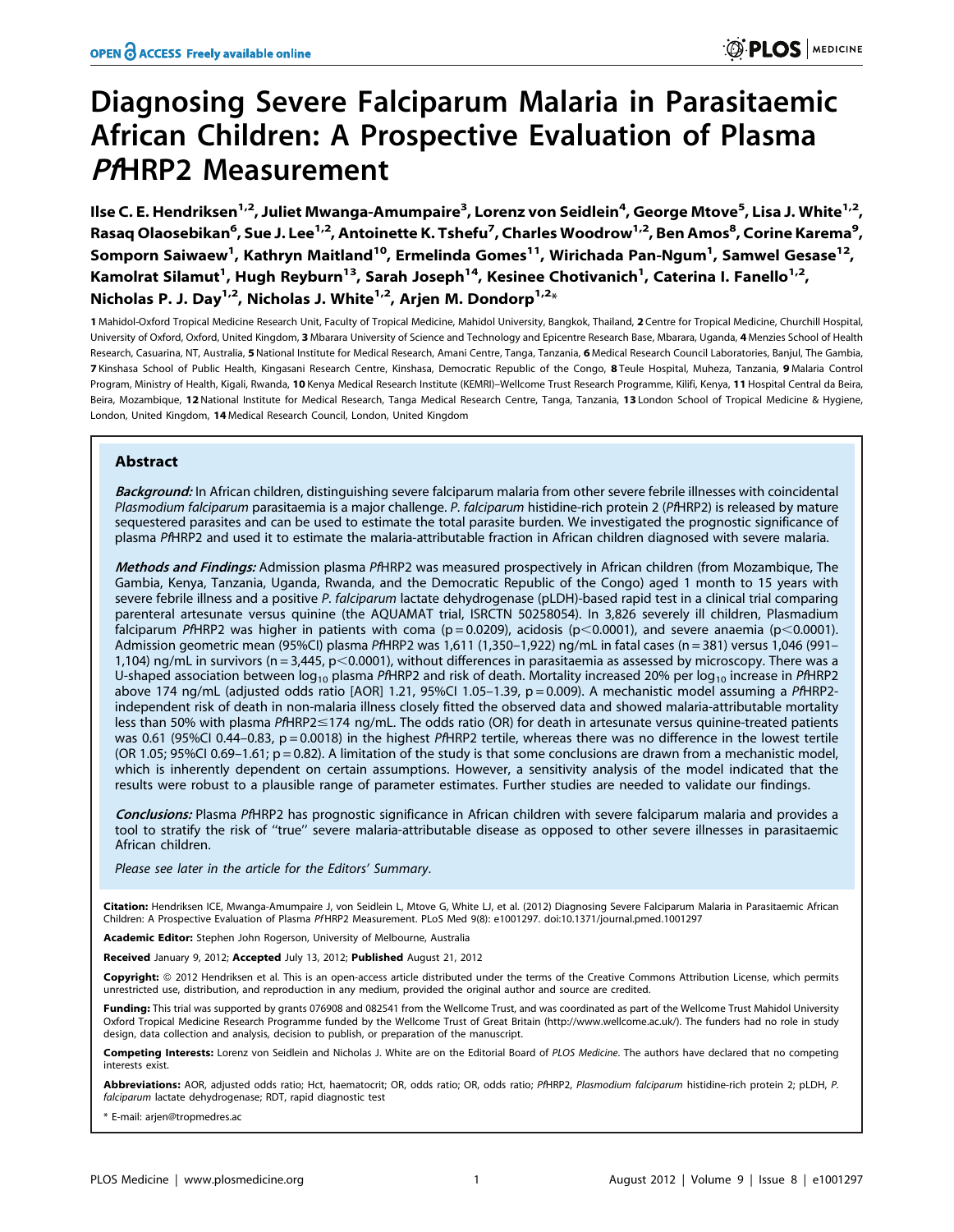#### Introduction

Severe falciparum malaria in children presents a major diagnostic challenge in malaria-endemic countries where a high proportion of children is parasitaemic at any time. A positive malaria blood smear is therefore not specific for severe malaria, and neither are clinical signs, which are similar to those of other severe childhood infections [1–3]. Overdiagnosis of falciparum malaria in severely ill children is an important problem in sub-Saharan Africa [4,5]. Misdiagnosis is associated with increased mortality [6]. Autopsy studies in children dying with ''slidepositive'' cerebral malaria show an alternative diagnosis in up to 23% of cases [4]. The central pathological process in severe falciparum malaria is sequestration of trophozoite- and schizontstage–infected erythrocytes in venules and capillaries, which compromise microcirculatory flow to vital organs [7]. The circulating young ring-form parasites do not sequester and therefore do not reflect accurately the sequestered parasite burden. Thus peripheral parasite counts have weak prognostic significance [8,9], although this can be improved by assessing the stage of development of these peripheral blood parasites or counting the numbers of malaria pigment–containing neutrophils, which reflects recent schizogony [10,11].

Plasmodium falciparum histidine-rich protein 2 (PfHRP2) is a water-soluble protein found inside the malaria parasite and host erythrocyte, and that circulates free or bound to proteins or antibodies in the plasma compartment [12,13]. PfHRP2 production peaks during the trophozoite stage, and approximately 90% is released during schizont rupture [14]. Since released PfHRP2 is distributed through the total plasma volume, plasma PfHRP2 can be considered a measure of total parasite burden of the preceding 48-hour asexual parasite life cycle [14,15]. Studies in Asian adults have shown a strong correlation between plasma PfHRP2, disease severity, and outcome [15,16].

In the current study we assessed the prognostic significance of plasma PfHRP2 in African children with severe malaria and tested the hypothesis that its assessment could distinguish children with ''true'' severe malaria, in need of urgent antimalarial treatment, from those with non-malarial severe febrile illness and coincidental peripheral blood parasitaemia, in whom alternative diagnoses and additional treatment need to be considered.

#### Methods

The study was part of a large multinational trial comparing quinine and artesunate for the treatment of severe malaria in African children (''AQUAMAT,'' ISRCTN 50258054), undertaken between October 2005 and July 2010 [17]. Ethics approval was granted by the Oxford Tropical Research Ethics Committee and the countries' ethics review boards. Full details of this trial have been described elsewhere [17]. In brief, children with signs of severe malaria confirmed by a positive P. falciparum lactate dehydrogenase (pLDH)-based rapid diagnostic test were included, provided their parents or caregivers gave full written informed consent. Severity was defined by clinical criteria (see Text S1). Patients were excluded if treated parenterally for  $>24$  hours before admission. Patients were randomised to treatment with either parenteral artesunate or quinine. A venous blood sample was taken for peripheral blood slide, haematocrit (Hct), PfHRP2, biochemistry, and acid-base parameters (EC8+ cartridge for the i-STAT handheld blood analyser). Slide reading was performed by expert microscopists at the Mahidol-Oxford Tropical Medicine Research Unit, and parasites/ $\mu$ l was calculated from thin film  $\frac{\text{count}}{1,000}$  RBC $\times$ 125.6 $\times$ Hct) or thick film  $\text{(count/200)}$  $WBC \times 40$  [18,19].

Plasma PfHRP2 was assessed blinded to patient outcomes from freeze-thawed EDTA plasma samples by a commercial sandwich ELISA kit (Celisa, Cellabs, Sydney, Australia), according to the manufacturer's instructions with minor modifications [15]. Pooled reference plasma from 20 subjects with P. falciparum parasitaemia  $>$ 200,000/ $\mu$ l was calibrated with recombinant PfHRP2 standard (kindly provided by D. Sullivan, John Hopkins School of Public Health, Baltimore, Maryland, US) and used to construct standard curves. Concentrations in duplicate plasma dilutions (1/25 to 1/ 3,125 in PBS/0.01%Tween) were determined according to the linear segment of the standard curve, with re-assay in cases where duplicates differed by more than 50%. Plasma samples for PfHRP2 were received from nine of the 11 ''AQUAMAT'' research sites in seven countries (Mozambique, The Gambia, Kenya, Tanzania, Uganda, Rwanda, and the Democratic Republic of the Congo). The study site in Ghana did not collect samples, and the samples from Nigeria defrosted during transportation.

#### Individual Patient Estimation of Parasite Burden

Estimation of the total body parasite burden from plasma PfHRP2 has been described in detail in Asian adults with severe malaria and requires incorporation of an elimination half-life estimate [15]. This was assessed separately in African children because clearance might be dependent on immunity (antibodies against PfHRP2), which has a higher level in high transmission settings, and PfHRP2 production is parasite strain dependent [20]. Plasma PfHRP2 half-life was assessed in 30 patients from Tanzania from samples taken on admission and after 3 and 7 days following treatment. Separate ethical approval for this sub-study was obtained from the Ethics Committee of the National Institute for Medical Research, Tanzania. These data were analysed using WinNonlin statistical package (Pharsight, Mountain View, California, US). Individual PfHRP2 concentration-time curves were fitted according to a first-order elimination model. From this, a mean (95%CI) plasma elimination half-life  $(t_{\frac{1}{2}})$  was estimated as 1.10 (0.91 to 1.29) days, or 0.55 erythrocytic cycles. Half-life was not significantly different between treatment arms, and was not correlated with renal function (estimated by blood urea nitrogen [BUN]). A parasite multiplication factor of 3 immediately before peak parasitaemia was assumed, based on in-vitro and Saimiri monkey studies of African parasite strains causing severe malaria [21,22]. Higher multiplication rates were explored in a sensitivity analysis [23,24]. The formula for total parasite burden is:  $P_{\text{tot}} = 7.3 \times PfHRP2 \times (1 - Hct) \times$ body weight [kg]  $\times10^{13}$ , with PfHRP2 in g/L [15]. The differences in the current formula with the one used earlier in adult Asian patients result from the different estimates for plasma PfHRP2 half-life and parasite multiplication rates. The circulating parasite burden was calculated from the peripheral blood: parasites/ $\mu$ l $\times$ 10<sup>6</sup> $\times$ blood volume (= 0.08 $\times$ weight [kg]) [15]. The sequestration index was calculated as total parasite burden/ circulating burden [25].

#### Statistical Analysis

Data were analysed with STATA, version 10 (Stata Corp., Texas, US). Categorical variables were compared between survivors and fatal cases with Chi-squared or Fisher's exact test. Normally distributed or log<sub>10</sub>-normalized variables were compared using a Student's t-test, the remainder by Wilcoxon ranksum test. For lowest, middle, and highest tertiles of plasma PfHRP2, comparisons were made between peripheral blood parasitaemia, sequestration index, and treatment effect (mortality) following artesunate versus quinine treatment.

To determine the prognostic significance of plasma PfHRP2, a logistic regression model was constructed with in-hospital death as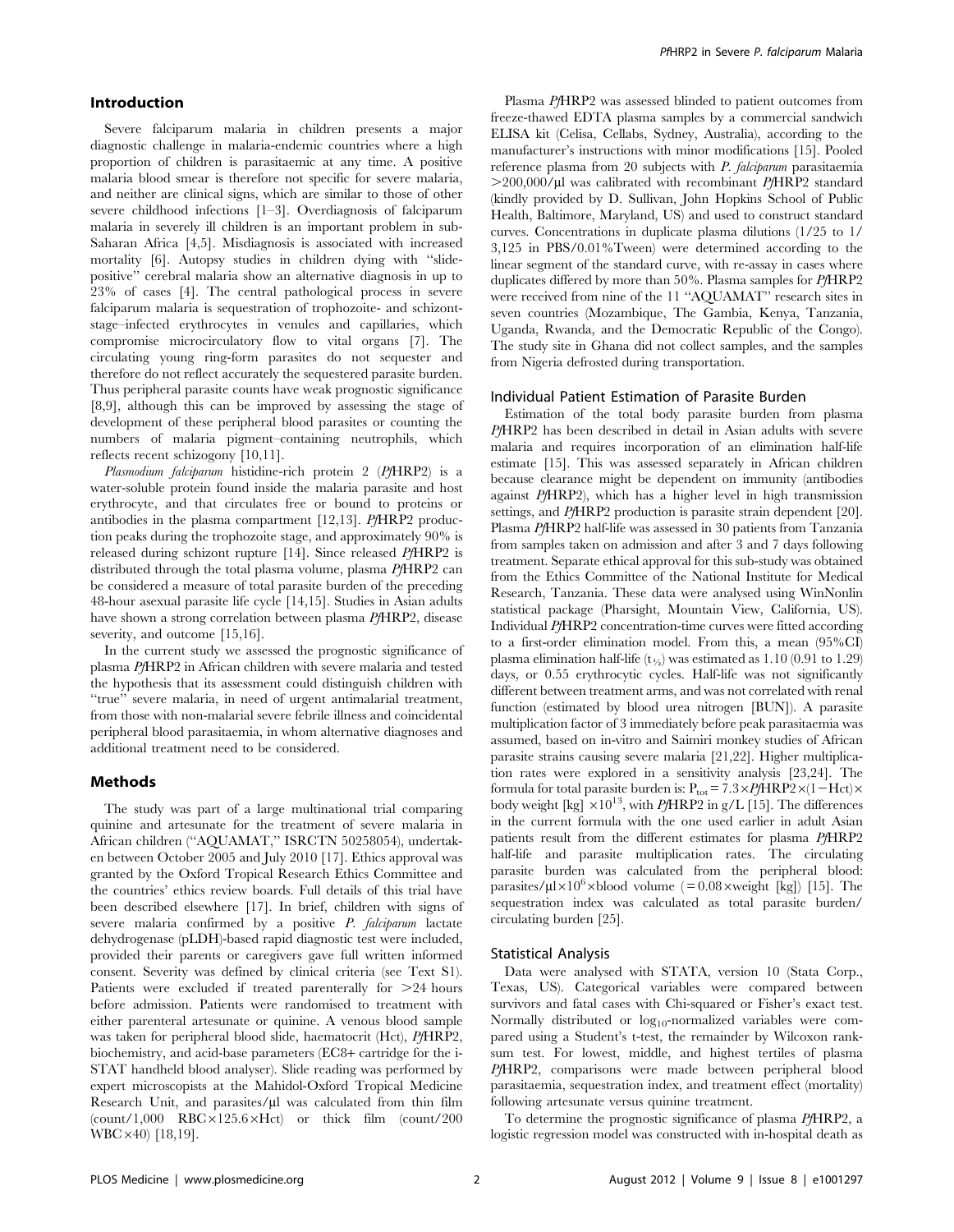the dependent variable and PfHRP2 as the independent variable. Since the risk of death showed a non-linear association with  $log_{10}$ PfHRP2 (Figure 1, top), both first- and second-degree fractional polynomial functions were explored to find the optimal fit. A quadratic polynomial function provided the best fit using the likelihood ratio test and by comparison of AUCs (areas under the curve). The regression model was stratified for study site and adjusted for treatment and other established predictors of death, including coma, convulsions, prostration, hypoglycaemia, respiratory distress, shock (combined compensated and decompensated), parasitaemia  $//<sub>u</sub>L$ ), haemoglobin (Hb; g/dL), blood urea nitrogen (BUN; mg/dL), and base excess (BE; mmol/L) [8,9]. Using a stepwise approach, only covariates that were significant at  $p<0.01$ were retained in the final model. Fit of the final logistic regression model was confirmed using the Hosmer-Lemeshow goodness-of-fit test after ordering the data on predicted probabilities and then regrouping the data into 10 nearly equal-sized groups [26].

Any interaction with transmission intensity regarding associations between plasma PfHRP2 and survival was checked and accounted for if significant. Study sites in Mozambique and The Gambia were defined as low transmission; Rwanda, Tanzania, and Kenya as intermediate; and study sites in Uganda and the Democratic Republic of Congo as high transmission.

## Modelling Malaria-Attributable Mortality Based on Plasma PfHRP2

A mechanistic model was constructed to describe the observed U-shaped relationship between PfHRP2 strata and probability of in-hospital death (Figure 1, top), making the following assumptions: (1) an exponential increase of malaria-attributable mortality with plasma PfHRP2, which describes the right side of the curve in Figure 1 (top):  $Pr_{death\text{Imalaria}} = -1+\exp(k_1\log P/\text{HRP2}^{k2})$ ; (2) a probability of severe febrile illness due to non-malaria, which decreased exponentially with increasing  $log P / HRP$ ?:  $Pr_{non-malaria}$  $= \exp(-k_4 \log P / HRP2)$ ; (3) a risk of death in patients with nonmalaria infection equal to 0.3, independent of plasma PfHRP2:  $Pr_{death|non-malaria}= 0.3$  [5,27]; and (4) that 20% of all deaths were due to non-malaria illness:  $\mathrm{Death}_{\mathrm{non-malaria}}/\mathrm{Death}_{\mathrm{total}} = 0.2$  [4]. The number of non-malarial deaths according to PHRP2 stratum is then given by:

 $\text{Death}_{\text{non-malaria}} = \Pr_{\text{death}|\text{non-malaria}} \times \Pr_{\text{non-malaria}} \times \text{Cases}_{\text{total}}$  and the number of deaths due to malaria by  $\text{Death}_{\text{malaria}} = \Pr_{\text{death}|\text{malaria}}$  $\times(1-\text{Pr}_{\text{non-malaria}})\times\text{Cases}_{\text{total}}$ . For more details, see Text S2. The effects of assumptions 3 and 4 were explored in a sensitivity analysis.

#### Results

#### Patient Characteristics

Of the 5,425 children with pLDH-based rapid diagnostic test RDT confirmed falciparum malaria included in the ''AQUA-MAT'' trial, plasma PfHRP2 was measured in 3,826 patients. PfHRP2 could not be measured in 1,600 (29%) patients because the sample was either not collected or not received in optimal condition. Patients without PfHRP2 data did not differ from the remainder regarding malaria slide positivity rate, geometric mean parasitaemia, or case fatality rate. Baseline clinical and laboratory characteristics according to outcome are summarized in Table 1. Although many clinical and laboratory variables associated with severity differed between survivors and fatal cases, admission parasitaemia did not.

#### Plasma PfHRP2 in Relation to Disease Severity

PfHRP2 was detectable in 3,800/3,826 (99%) patients with severe malaria. A detectable plasma PfHRP2 (geometric mean,

95% CI, 450 ng/mL, 209 to 966 ng/mL) with a negative blood slide result (but positive malaria RDT) was found in 36 (0.9%) children. Geometric mean plasma PfHRP2 (95%CI) in survivors was 1,046 ng/mL (991 to 1,104 ng/mL) versus 1,611 ng/mL  $(1,350 \text{ to } 1,922 \text{ ng/mL})$  in fatal cases (p<0.0001, Table 2). There was no heterogeneity by stratification for transmission intensity in the difference of plasma PfHRP2 concentrations between survivors and fatal cases  $(p = 0.1)$ .

Plasma PfHRP2 concentrations in relation to established features of severe falciparum malaria are summarized in Table 2. Plasma PfHRP2 was significantly higher in patients with coma, acidosis, and severe anaemia but not in those with shock.

#### Estimated Total Body Parasite Burden

Geometric mean (95% CI) PfHRP2-derived total parasite burden was  $7.5 \times 10^{11}$  (7.2×10<sup>11</sup> to 7.9×10<sup>11</sup>) parasites/body (n = 3,800); this was greater in fatal cases  $(1.2 \times 10^{12} \text{ [}1.0 \times 10^{12} \text{ to}$  $1.5 \times 10^{12}$ ], n = 327) than in survivors  $(7.2 \times 10^{11}$  [6.8 $\times 10^{11}$  to 7.6×10<sup>11</sup>], n = 3,070, p<0.0001) (Figure 2). In contrast, the total circulating peripheral blood parasite burden did not differ significantly between survivors and fatal cases ( $p = 0.66$ ). The geometric mean (95%CI) calculated sequestration index, the ratio of total parasitaemia to circulating parasitaemia was 17 (15 to 18) in survivors, versus 30 (23 to 40) in fatal cases ( $p = 0.0001$ ). The sequestered parasite burden, calculated by subtracting the circulating parasite burden from the total parasite burden, gave a negative result in 296/3,397 (8.7%) patients. Excluding these patients, the geometric mean (95%CI) total sequestered parasite burden was  $7.7 \times 10^{11}$  parasites/body  $(7.3 \times 10^{11}$  to  $8.2 \times 10^{11}$ ,  $n = 3,101$ ). A sensitivity analysis varying the multiplication factor and PfHRP2 plasma half-life is shown in Text S3.

#### Plasma PfHRP2 and Risk of Death

There was a U-shaped association between plasma PfHRP2 and risk of death with a nadir in case fatality rate at a logPfHRP2 of 2.24  $(= 174 \text{ ng/mL};$  Figure 1, top). In an adjusted logistic regression model, stratified by study site, plasma PfHRP2 was a strong independent predictor of death. Odds for death were 20% higher per unit increase in logPfHRP2 (adjusted odds ratio [AOR] 1.21, 95%CI 1.05 to 1.39,  $p = 0.009$  above a threshold  $logPfHRP2$  value of 2.24 (= 174 ng/mL). Below this concentration, risk of death increased with decreasing plasma logPfHRP2 (AOR 2.3, 95%CI 1.1 to 5.0;  $p = 0.03$ ). The final model was adjusted for plasma BE, BUN, coma, convulsions, hypoglycaemia, peripheral blood parasitaemia, and antimalarial treatment (Hosmer-Lemeshow p-value for goodness-of-fit = 0.35).

# Distinguishing Death Attributable to Severe Malaria from Death Attributable to Other Causes

High mortality rates were associated with either very low or very high values of plasma PfHRP2 (Figure 1, top), with the former presumably resulting from a disease other than malaria (including sepsis). The observed case fatalities in the lowest PfHRP2 half log stratum and the higher  $PfHRP2$  strata of  $\geq 3.5-4.0$  were both over 15%. A mechanistic model describing the U-shaped correlation between logPfHRP2 stratum and risk of death showed a good fit with the observed data and the statistical model (Figure 1, top). This model was deconvoluted into two separate functions corresponding to non-malaria- and malaria-attributable case fatality rates (Figure 1, bottom). The model showed that below a plasma  $\log P / HRP2$  value of 2.24 (= 174 ng/mL) (derived from the nadir in the polynomial logistic regression model), the probability that death resulted from malaria fell below 50%, corresponding to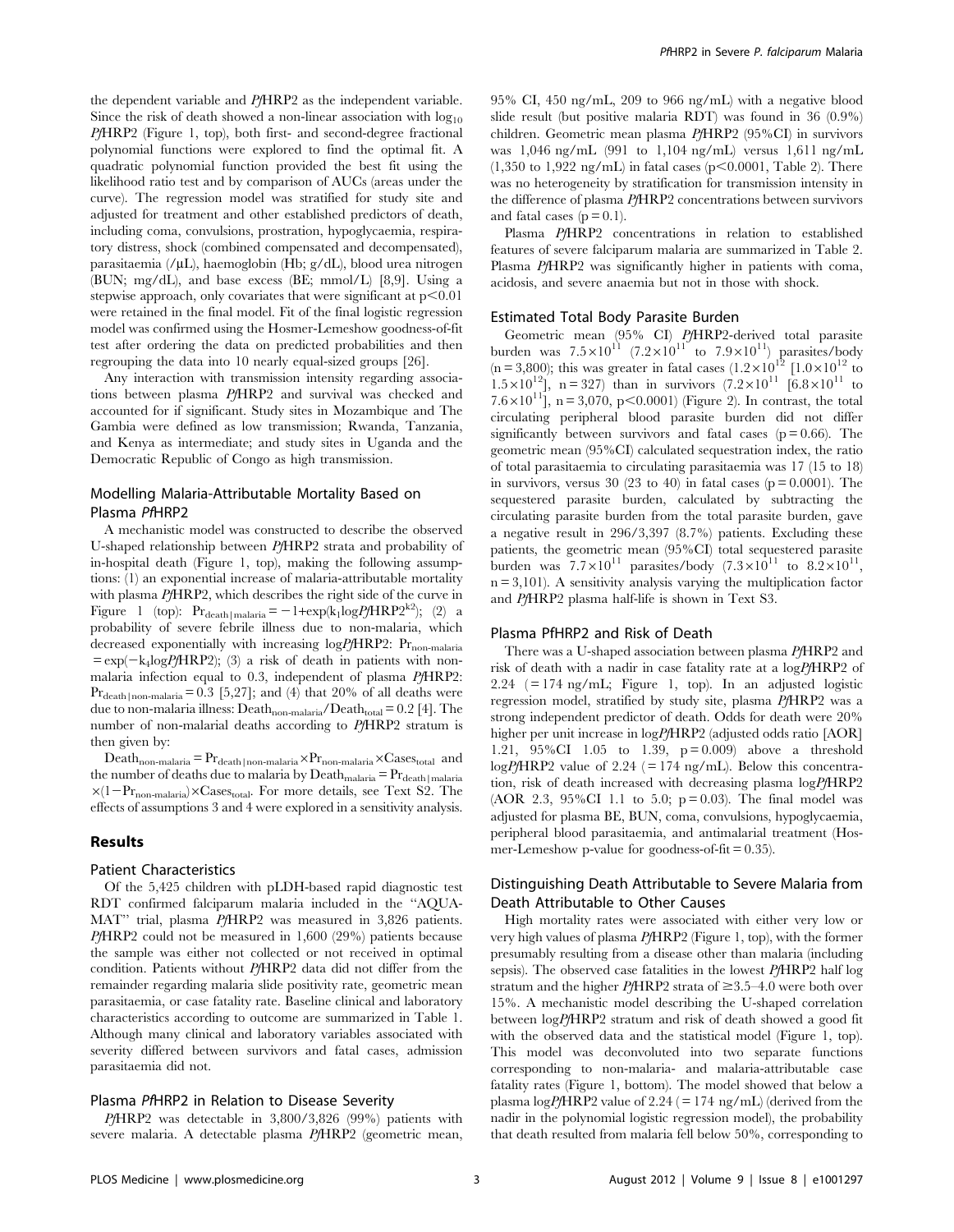Table 1. Demographic, clinical, and laboratory characteristics of children diagnosed with severe falciparum malaria according to outcome.

| Characteristic                             | Survivors $(n = 3,445)$ | Fatal Cases $(n = 381)$ | p-Value  |
|--------------------------------------------|-------------------------|-------------------------|----------|
| Female sex, n (%)                          | 1,692 (49%)             | 188 (49%)               | 0.93     |
| Age, y (median, IQR)                       | $2.7(1.5-4)$            | $2.3(1.4-4)$            | 0.055    |
| Fever before enrolment, d, median (IQR)    | $3(2-4)$                | $3(2-4)$                | 0.54     |
| Coma before enrolment, h, median (IQR)     | $4(2-8)$                | $5(3-8)$                | 0.020    |
| <b>Complications on admission</b>          |                         |                         |          |
| Coma (GCS<11 or BCS<3), n $(%)$            | 983 (29%)               | 247 (65%)               | < 0.0001 |
| Convulsions, n (%)                         | 1,176 (34%)             | 186 (49%)               | < 0.0001 |
| Severe acidosis (BE<-8 mmol/L), n (%)      | 1,132 (41%)             | 251 (80%)               | < 0.0001 |
| Severe anaemia (Hb < 5 g/dL), n (%)        | 841 (29%)               | 117 (34%)               | 0.030    |
| Hypoglycaemia, n (%)                       | 317 (9%)                | 136 (36%)               | < 0.0001 |
| Respiratory distress, n (%)                | 466 (14%)               | 103 (27%)               | < 0.0001 |
| Shock (compensated & decompensated), n (%) | 470 (14%)               | 100 (26%)               | < 0.0001 |
| Black water fever, n (%)                   | 126 (4%)                | 18 (5%)                 | 0.30     |
| Jaundice, n (%)                            | 75 (2%)                 | 16 (4%)                 | 0.014    |
| Hyperparasitaemia, n (%)                   | 778 (25%)               | 101 (30%)               | 0.046    |
| <b>Laboratory assessments</b>              |                         |                         |          |
| P. falciparum slide positive               | 99%                     | 98%                     | 0.088    |
| Parasitaemia, geometric mean (range)       | 45,008 (0-1,858,880)    | 39,589 (0-1,252,227)    | 0.33     |
| Blood urea nitrogen, mg/dL, mean (SD)      | 15(11)                  | 23(16)                  | 0.0001   |
| Haemoglobin, g/dL, mean (SD)               | 6.9(2.8)                | 6.5(2.9)                | 0.015    |
| pH, mean (SD)                              | 7.38(0.11)              | 7.24(0.19)              | < 0.0001 |
| HCO <sub>3</sub> , mmol/L, mean (SD)       | 17.0(5.4)               | 11.3(5.8)               | < 0.0001 |
| Base excess, mmol/L, mean (SD)             | $-8(7)$                 | $-16(8)$                | 0.0001   |

BCS, Blantyre coma scale; BE, base excess; GCS, Glasgow coma scale, Hb, haemoglobin.

doi:10.1371/journal.pmed.1001297.t001

overall proportions of malaria-attributable severe disease  $\langle 90\%$ (Figure 1, bottom). In the logPfHRP2 stratum of 3 to 3.5 (1,000 to 3,162 ng/mL) and above, the absolute risk of death due to malaria exceeded 8% with a probability of "true" severe malaria  $>95\%$ and a probability that a death was caused by severe malaria  $>85\%$  (Figure 1, bottom). For a sensitivity analysis of the mechanistic model see Text S2.

In patients within the highest PfHRP2 tertile, corresponding to  $logPfHRP2 \ge 3.4$  (2,300 ng/mL), the odds ratio (OR) for death in patients treated with artesunate versus quinine was 0.61 (95%CI

# Table 2. Plasma PfHRP2 according to clinical and laboratory features of severe malaria.

| l Parameter                             | Trait     | n     | Plasma Pf HRP2 <sup>a</sup> | p-Value  |
|-----------------------------------------|-----------|-------|-----------------------------|----------|
| Outcome                                 | Fatal     | 381   | 1,611 (1,350-1,922)         | < 0.0001 |
|                                         | Surviving | 3,445 | 1,046 (991-1,104)           |          |
| Coma (GCS $\leq$ 10 or BCS $\leq$ 2)    | Yes       | 1,230 | 1,193 (1,079-1,320)         | 0.0209   |
|                                         | No        | 2,596 | 1,047 (986-1,111)           |          |
| Acidosis (BE $<-8$ mmol/L) <sup>b</sup> | Yes       | 1,383 | 1,494 (1,382-1,614)         | < 0.0001 |
|                                         | No        | 1,692 | 969 (896-1,047)             |          |
| Severe anaemia (Hb<5 g/dL) <sup>b</sup> | Yes       | 958   | 1,585 (1,458-1,722)         | < 0.0001 |
|                                         | No        | 2,306 | 1,044 (975-1,118)           |          |
| Shock <sup>c</sup>                      | Yes       | 570   | 1,193 (1,051-1,355)         | 0.16     |
|                                         | No        | 3,256 | 1,075 (1,016-1,138)         |          |

BCS, Blantyre coma scale; BE, base excess; GCS, Glasgow coma scale, Hb, haemoglobin.

a Data are geometric mean (95% CI).

 $BBE$  available for n = 3,075 and Hb available for n = 3,264 due to missing i-STAT values.

<sup>c</sup>Compensated and decompensated shock combined.

doi:10.1371/journal.pmed.1001297.t002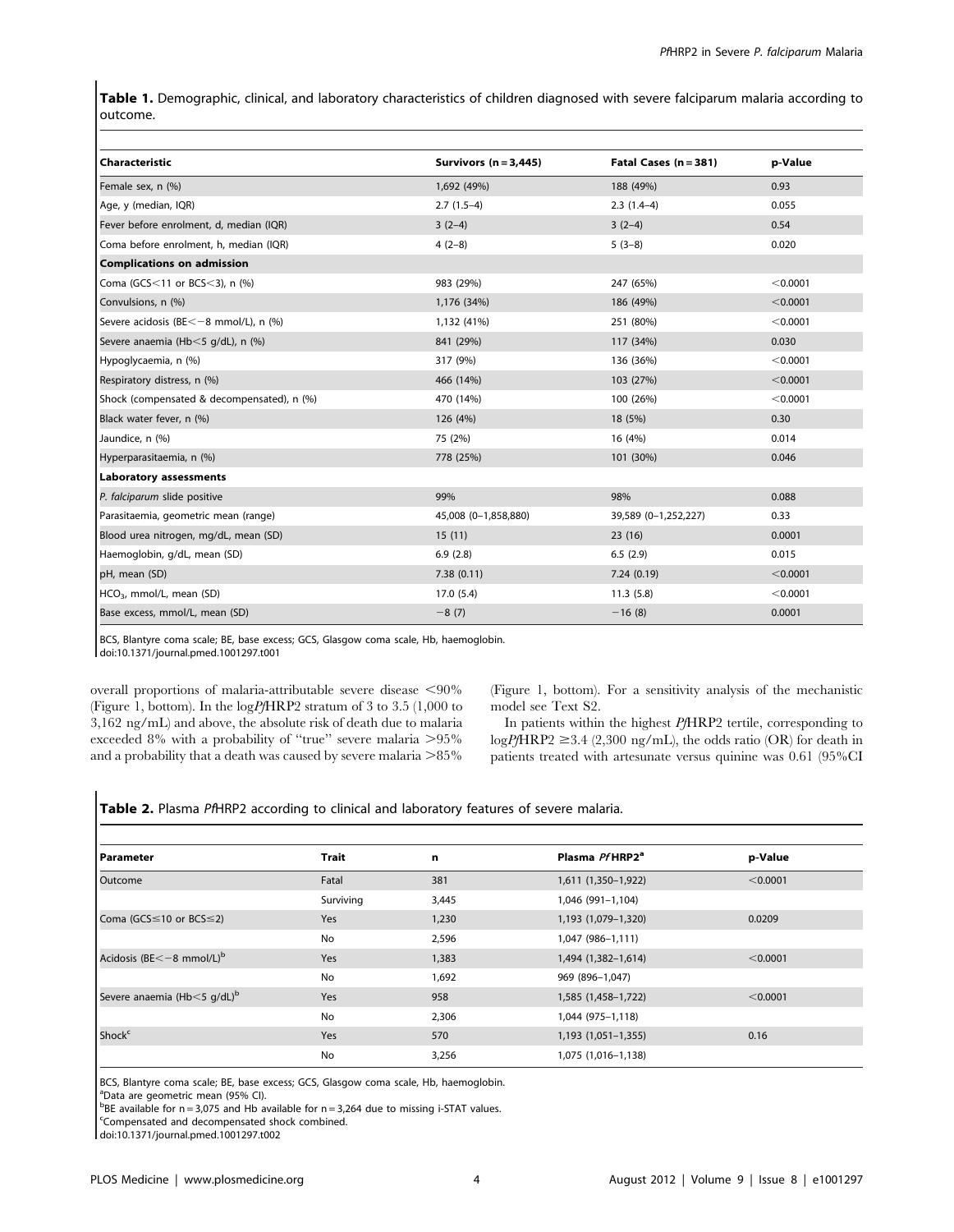

Figure 1. Observed and modelled malaria-attributable mortality and morbidity according to plasma PHRP2 concentrations. (Top graph) Observed number of patients (grey bars, n = 3,826) and observed probability of death (squares with 95% CI error bars, n = 381) according to PfHRP2 half-log10 strata. The statistical polynomial regression model (dashed line) and the mechanistic model (black line) show the probability of death according to PfHRP2 half-log10 strata. For a detailed description of the mechanistic model see Text S2. (Bottom graph) Malaria-attributable mortality and morbidity according to plasma PfHRP2 concentrations. The curve derived from the mechanistic model (top) describing the relationship between log10 plasma PfHRP2 concentration and probability of death has been deconvoluted in two separate functions: (1) Non[en-dash]malariaattributable probability of death (dotted line, left axis), which describes the negative exponential probability of dying from non-malaria illness with increasing plasma PfHRP2 concentrations, at a constant PfHRP2 independent case fatality rate of 30%. (2) Malaria-attributable probability of death (thin solid line, left axis), which describes the exponential increase in the probability of death with increasing plasma PfHRP2 concentration, a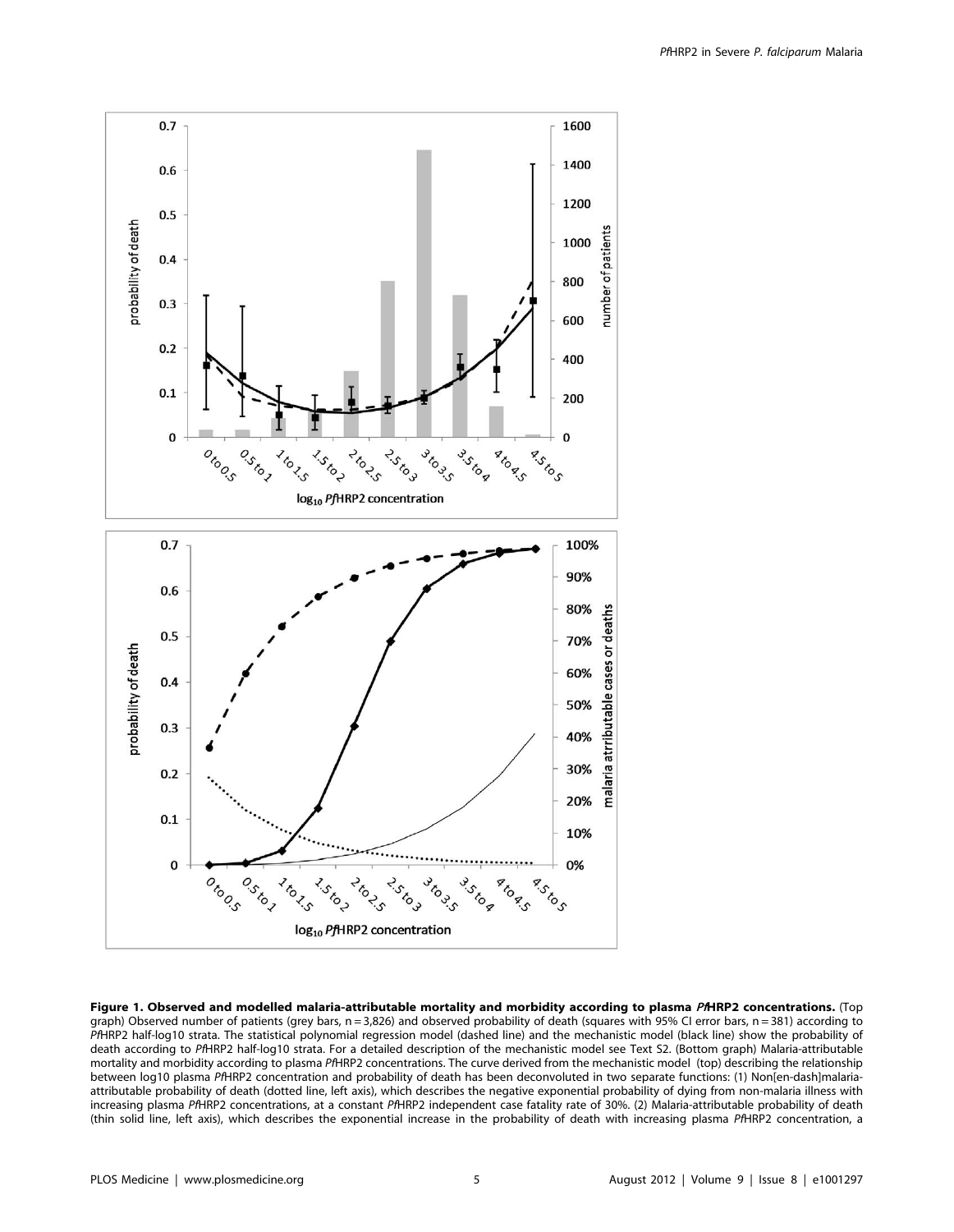measure of total parasite burden, in the patient population with ''true'' severe malaria. From these deconvoluted functions the proportion of the total number of deaths attributable to ''true'' severe malaria was derived according to PfHRP2 half-log10 strata (diamonds and heavy solid line, malariaattributable deaths, right axis). Using the ''true'' severe malaria case fatality rates per PfHRP2 half-log10 strata, the proportion of ''true'' severe malariaattributable cases according to PfHRP2 half-log10 strata was derived (circles and dashed line, malaria-attributable cases). doi:10.1371/journal.pmed.1001297.g001

0.44 to 0.83,  $p = 0.0018$ . In patients in the lowest *Pf*HRP2 tertile, there was no difference in mortalities with an OR for death of 1.05  $(95\% CI\ 0.69\ to\ 1.61; p = 0.82, Figure\ 3)$ . The geometric mean (95%CI) sequestration index, the ratio of total to circulating parasite numbers was 69.8 (60.8 to 80.1) in patients in the highest and 4.6 (4.0 to 5.3) in the lowest PfHRP2 tertile (Table 3).

#### Discussion

This very large prospective study in African children with severe falciparum malaria shows the strong and independent prognostic value of admission plasma PfHRP2 concentration, but not the conventional peripheral blood malaria parasite count. In addition, plasma PfHRP2 was found to be the best immediate measure available to distinguish severe disease caused by malaria from severe febrile illness resulting from another disease with incidental P. falciparum parasitaemia. Since PfHRP2 is a measure of total parasite burden, this suggest a critical pathophysiological role played by sequestered parasites in severe falciparum malaria. This is supported by studies which have correlated obstruction of microcirculatory flow in the rectal and retinal circulations to disease severity and outcome, the strong prognostic value of metabolic acidosis in severe malaria, and autopsy studies showing intense sequestration in vital organs [8,25,28–31].



Fiaure 2. Comparison of circulating parasite burden and total parasite burden between surviving (blue circles, n = 3,070) and fatal (red squares, n = 327) cases. Circulating parasite burden was calculated from the peripheral blood parasitaemia and the total parasite burden was estimated from plasma PfHRP2, including 3,397 patients with both detectable PfHRP2 and malaria parasites on the peripheral blood smear.

doi:10.1371/journal.pmed.1001297.g002

These results suggest that in areas of moderate or high malaria transmission where a high proportion of children are parasitaemic, admission plasma PfHRP2 can differentiate children at highest risk of death due to severe falciparum malaria from those with likely alternative causes of severe febrile illness. These findings are supported by several observations.

Firstly, plasma PfHRP2 derived total parasite numbers (geometric mean  $7.5 \times 10^{11}$ /body) are biologically plausible, and were significantly higher in fatal cases. In contrast, less pathogenic circulating peripheral blood parasite numbers were not correlated with a fatal outcome. The calculated sequestration index was 17 in surviving patients and 30 in non-survivors, which is similar to the median (IQR) sequestration index of 40 (9.9–273.8) calculated directly from post-mortem blood vessel counts in 50 Thai and Vietnamese adults who died from cerebral malaria [25].

Second, the U-shaped curve with a nadir at 174 ng/mL describing the relationship between PfHRP2 and risk of death fits with the assumption that with low PfHRP2, death is caused by non-malarial febrile illnesses (including sepsis) which are independent of the low parasite burden, whereas in patients with plasma PfHRP2 above this nadir the probability of death increases with PfHRP2, representing "true" severe malaria with increasing sequestered parasite burdens. The mechanistic model based on these assumptions had a close fit with the observed data. An alternative explanation could be the presence of highly virulent parasite strains causing severe disease independent of a high total parasite burden. However, this would result in a PfHRP2 independent mortality at the left side of the curve and cannot explain the U shape that was actually observed. Assumptions in constructing the mechanistic model included an alternative cause



Figure 3. Treatment effect, as odds ratio for death, of artesunate versus quinine. Effect is measured according to plasma PfHRP2 tertiles and compared to the overall treatment effect observed in the AQUAMAT trial [17] in 5,425 African children and in the similar SEAQUAMAT trial [32] in 1,461 (predominantly) adults in Asia. doi:10.1371/journal.pmed.1001297.g003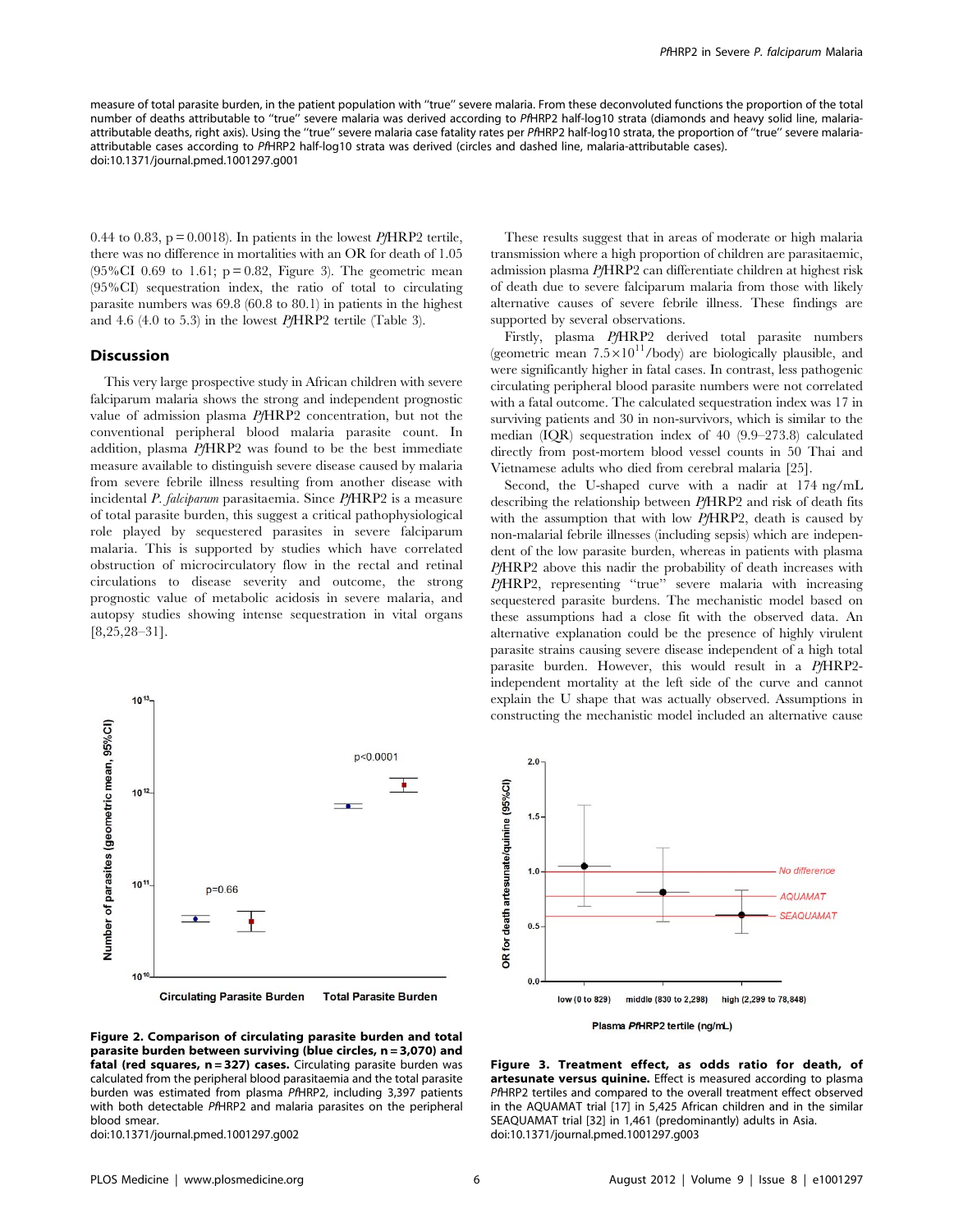Table 3. Parasite density, Sequestration Index and Treatment effects of artesunate versus quinine according to PfHRP2 tertiles.

| <b>PAHRP2</b> tertiles†                                                     | Low $(n = 1, 115)$                              |             | Middle $(n = 1, 154)$                           |             | High $(n = 1, 128)$                               |
|-----------------------------------------------------------------------------|-------------------------------------------------|-------------|-------------------------------------------------|-------------|---------------------------------------------------|
| Plasma PAHRP2 (n = 3,397)<br>(range, geometric mean, 95%CI)                 | 0 to $829$<br>218 (201-236)                     |             | 830 to 2.298<br>1,401 (1,379-1,424)             |             | 2.299 to 78.848<br>4,762 (4,598-4,932)            |
| Parasitaemia (n = 3,397)<br>(geometric mean, 95% CI)                        | 32.934<br>(28,993 to 37,410)                    | $p<$ 0.0001 | 60.864<br>(53,924 to 68,698)                    | $p = 0.041$ | 50,597<br>(44,463 to 57,577)                      |
| Sequestration $(n = 3, 397)$<br>(geometric mean, 95% CI)                    | 4.6<br>$(4.0 \text{ to } 5.3)$                  | p<0.0001    | 16.9<br>$(15.0 \text{ to } 19.2)$               | p<0.0001    | 69.8<br>$(60.8 \text{ to } 80.1)$                 |
| OR (95% CI) for fatal outcome<br>artesunate versus quinine<br>$(n = 3,826)$ | 1.05<br>$(0.69 \text{ to } 1.61)$<br>$p = 0.82$ |             | 0.81<br>$(0.54 \text{ to } 1.22)$<br>$p = 0.32$ |             | 0.61<br>$(0.44 \text{ to } 0.83)$<br>$p = 0.0018$ |

<sup>†</sup>Tertiles derived from complete PfHRP2 data set (n = 3,826).

doi:10.1371/journal.pmed.1001297.t003

of death in 20% of patients and a risk of death in non-malaria disease of 30%, based on published autopsy and clinical microbiology data [4,27]. However, the conclusions were not dependent on these assumptions and were robust to the plausible ranges of values defined for the sensitivity analysis.

Third, the treatment benefit of artesunate over quinine was absent in patients in the lowest PfHRP2 tertile, and strongest in the highest tertile (OR 0.61, 95%CI 0.44 to 0.83, p = 0.0018). Since injectable artesunate can benefit only patients with ''true'' severe malaria, this provides strong supportive evidence that patients with high PfHRP2 do represent this group, and patients with low PfHRP2 do not. The OR of 0.61 in the highest PfHRP2 tertile is remarkably close to the OR of 0.60 (95%CI 0.45 to 0.79) reported in the large SEAQUAMAT trial comparing artesunate with quinine in the treatment of severe falciparum malaria in 1,461 patients in low-transmission settings in Asia [32]. In these epidemiological settings incidental peripheral blood malaria parasitaemia is rare. The diagnosis of severe malaria based on a peripheral blood slide is therefore highly specific, and so the treatment effect of artesunate over quinine is undiluted by nonmalarial disease.

Identification of children with slide-positive severe febrile illness but who do not have severe malaria is important for patient management, since overdiagnosis of severe malaria is associated with increased mortality [6]. A low plasma PfHRP2 should prompt investigation of alternative diagnoses including septicaemia, early administration of parenteral broad spectrum antibiotics (if not already routine), and intensive monitoring. Often antibiotics are given only after a disappointing clinical response to antimalarials, which may be too late. High plasma PfHRP2 concentrations should not discourage antibiotic treatment combined with antimalarial treatment, because of the high proportion of concomitant invasive bacterial disease [2]. Patients with high plasma PfHRP2, which indicates ''true'' severe malaria with a poor prognosis, should be monitored closely, preferentially in a high-dependency or intensive care unit. As a tool in the design of clinical trials, plasma PfHRP2 is substantially better than peripheral blood parasitaemia in assessing the malaria-attributable fractions and defining the group of patients with ''true'' severe malaria and a high risk of death (Figure S3 in Text S4 and [33]) An alternative tool is the presence of malaria retinopathy, which has been shown to be highly specific for cerebral malaria as confirmed by post-mortem autopsy [4], although this tool does require training and skilled ophthalmoscopy [34,35]. It has been evaluated for cerebral malaria [36,37], whereas many patients with severe falciparum malaria present with other syndromes [17]. PfHRP2 can be used in both cerebral and severe non-cerebral malaria. A direct comparison between the two methods is currently underway. Development of a semi-quantitative rapid test for the detection of plasma PfHRP2 with carefully chosen thresholds could be a valuable tool in high transmission settings to distinguish ''true'' severe malaria from severe non-malarial febrile illness. For example, a plasma PfHRP2 concentration of  $>1,000$  ng/mL (62.1% of cases in our cohort) denotes a probability  $>95\%$  of "true" severe malaria with an overall case fatality rate of 11.6% (95%CI 10.3 to 12.9). Defining populations with "true" severe malaria and high mortality is thus critical information for clinicians as well as researchers. In contrast, a plasma  $PfHRP2$  concentration <100 ng/mL (8.1% of cases in our cohort) denotes a probability  $>15\%$  that severe non-malarial illness is the cause of illness, warranting additional investigations.

Limitations of this study include the inherent dependency of the models on certain assumptions. Estimating the total parasite burden from PfHRP2 is sensitive to the assumed parasite multiplication factor. In the current study the multiplication rate was assumed to be 3, based on in vitro data comparing multiplication rates and multiplication potency of parasites obtained from African children compared to Asian adults. The multiplication rate of 8 used in the original model in Asian adults was based on non-immune adult patient data from the era of malaria therapy of neurosyphilis, and comparable information is obviously not available for our patient group. Applying this higher multiplication rate in this study results in an implausibly high estimated total parasite burden. In addition to differences in parasite multiplication rates, the calculated total parasite burden is dependent on the assumed half-life of plasma PfHRP2, which can vary between patients, and on the amount of PfHRP2 released per parasite per cycle, which can vary between strains [15,20]. A sensitivity analysis of these parameters is shown in Figure S2 in Text S3. The half-life of plasma PfHRP2 in the current study was shorter than observed in adult patients in Southeast Asia (mean 1.1 versus 3.7 days) [15]. This is presumably related to the African setting where malaria transmission is high and immunological factors including high PfHRP2 antibody titres could increase plasma clearance of PfHRP2 [38,39]. Since variations in the model parameter estimates are applied to the entire patient group, the model renders either pathophysiologically implausible upper (more parasites than the number of circulating red cells) or lower limits (fewer total parasites than the calculated circulating parasitaemia). Actual total parasite numbers can thus be slightly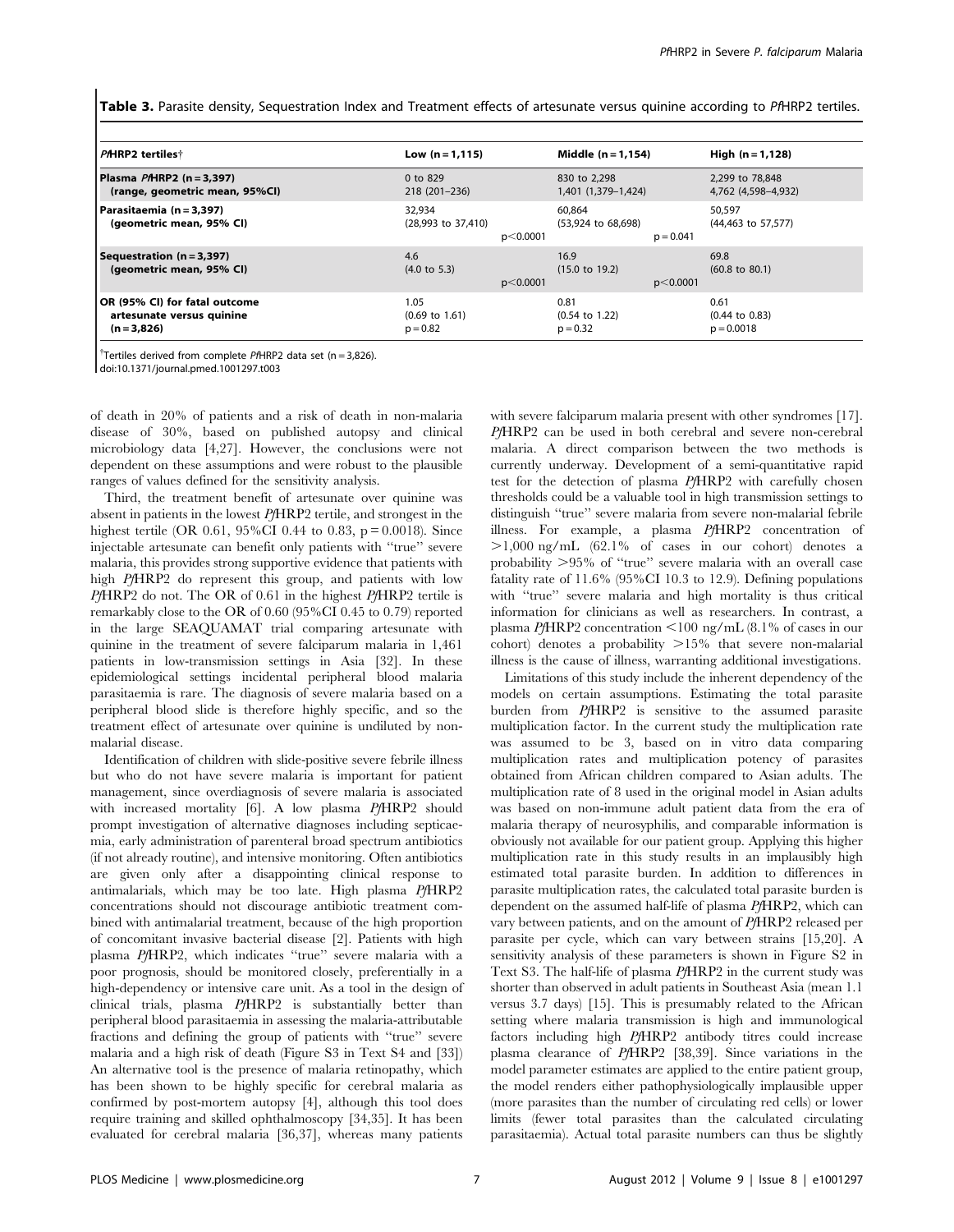different from the model estimates. However, differences in the calculated total parasite burdens between subgroups do not depend on the choice of these variables, since these variables will affect this value by the same factor in all subgroups. A recent study in Papuan children with falciparum malaria did not show a correlation between PfHRP2 and disease severity [40]. However, children  $(n = 220)$  in this study diagnosed with severe malaria appeared to be only moderately ill as reflected by the  $\leq 1\%$  case fatality rate and low plasma PfHRP2 values (median 456 ng/mL), whereas patients in that study considered to have uncomplicated malaria had lower plasma bicarbonate concentrations as a measure of acidosis than those with severe malaria. In the present study,  $\langle 1\%$  cases had undetectable plasma PfHRP2 concentrations, despite presence of P. falciparum on the blood slide. This could have been caused by genetic variation in PfHRP2 [41], although this polymorphism is thought not to affect the detection by ELISA [42,43]. Deletions of the PHRP2 gene have been reported in field isolates from the Amazon region and in a single report from sub-Saharan Africa [44,45]. However, the incidence of this genotype is thought to be low in parasites causing severe malaria related to reduced parasite fitness [46,47]. A study sequencing the PfHRP2 gene in parasites from all patients in the current study who had low plasma PfHRP2 concentrations is underway.

In conclusion, admission plasma PfHRP2 provides a tool in areas of moderate and high malaria transmission to distinguish "true" severe *falciparum* malaria from severe febrile illness with incidental malaria parasitaemia. Plasma PfHRP2 concentrations are a valuable prognosticator in African children with severe falciparum malaria.

#### Supporting Information

Text S1 Description of enrolment criteria for severe falciparum malaria.

(DOC)

#### References

- 1. English M, Punt J, Mwangi I, McHugh K, Marsh K (1996) Clinical overlap between malaria and severe pneumonia in Africa children in hospital. Trans R Soc Trop Med Hyg 90: 658–662.
- 2. Berkley J, Mwarumba S, Bramham K, Lowe B, Marsh K (1999) Bacteraemia complicating severe malaria in children. Trans R Soc Trop Med 93: 283–286.
- 3. Evans JA, Adusei A, Timmann C, May J, Mack D, et al. (2004) High mortality of infant bacteraemia clinically indistinguishable from severe malaria. QJM 97: 591–597.
- 4. Taylor TE, Fu WJ, Carr RA, Whitten RO, Mueller JS, et al. (2004) Differentiating the pathologies of cerebral malaria by postmortem parasite counts. Nat Med 10: 143–145.
- 5. Berkley JA, Lowe BS, Mwangi I, Williams T, Bauni E, et al. (2005) Bacteremia among children admitted to a rural hospital in Kenya. N Engl J Med 352: 39–47.
- 6. Reyburn H, Mbatia R, Drakeley C, Carneiro I, Mwakasungula E, et al. (2004) Overdiagnosis of malaria in patients with severe febrile illness in Tanzania: a prospective study. BMJ 329: 1212.
- 7. Dondorp AM, Pongponratn E, White NJ (2004) Reduced microcirculatory flow in severe falciparum malaria: pathophysiology and electron-microscopic pathology. Acta Trop 89: 309–317.
- 8. Marsh K, Forster D, Waruiru C, Mwangi I, Winstanley M, et al. (1995) Indicators of life-threatening malaria in African children. N Engl J Med 332: 1399–1404.
- 9. Jaffar S, Van Hensbroek MB, Palmer A, Schneider G, Greenwood B (1997) Predictors of a fatal outcome following childhood cerebral malaria. Am J Trop Med Hyg 57: 20–24.
- 10. Silamut K, White NJ (1993) Relation of the stage of parasite development in the peripheral blood to prognosis in severe falciparum malaria. Trans R Soc Trop Med Hyg 87: 436–443.
- 11. Nguyen PH, Day N, Pram TD, Ferguson DJ, White NJ (1995) Intraleucocytic malaria pigment and prognosis in severe malaria. Trans R Soc Trop Med Hyg 89: 200–204.
- 12. Howard RJ, Uni S, Aikawa M, Aley SB, Leech JH, et al. (1986) Secretion of a malarial histidine-rich protein (Pf HRP II) from Plasmodium falciparum-infected erythrocytes. J Cell Biol 103: 1269–1277.
- 13. Kifude CM, Rajasekariah HG, Sullivan DJ, Jr., Stewart VA, Angov E, et al. (2008) Enzyme-linked immunosorbent assay for detection of Plasmodium

Text S2 The mechanistic model and sensitivity analysis (including Figure S1). (DOC)

Text S3 Sensitivity analysis of the estimated total parasite burden as a function of parasite multiplication factor and PfHRP2 half-life (including Figure S2). (DOC)

Text S4 Plasma PfHRP2 and parasitaemia according to outcome (including Figure S3). (DOC)

# Acknowledgments

We thank David O'Sullivan and Jacobien Veenemans for advice regarding the ELISA; Tedson Lukindo from Joint Malaria Programme Tanzania for assistance with the ELISA; Benjamas Intharabut, Ketsanee Srinamon, Forradee Nuchsongsin, and Pattamon Tharaphan from the Mahidol-Oxford Tropical Medicine Research Unit for malaria slide reading and support with the ELISA; Tharisara Sakulthaew for organizing the sample shipments; and Montri Rijaibun and Nuttapol Panachuenwongsakul for data management.

#### Author Contributions

Conceived and designed the experiments: CIF AMD ICEH NPJD LVS NJW. Performed the experiments: SS ICEH CW SJ KS KC BA. Analyzed the data: ICEH LJW SJL CW AMD. Contributed reagents/materials/ analysis tools: LJW SJL WPN HR. Wrote the first draft of the manuscript: ICEH. Contributed to the writing of the manuscript: AMD CW LVS HR NPJD NJW. ICMJE criteria for authorship read and met: ICEH JMA LVS GM LJW RO SJL AKT CW BA CK SS KM EG WPN SG KS HR SJ KC CIF NPJD NJW AMD. Agree with manuscript results and conclusions: ICEH JMA LVS GM LJW RO SJL AKT CW BA CK SS KM EG WPN SG KS HR SJ KC CIF NPJD NJW AMD. Enrolled patients: JMA GM SG RO AKT CK KM EG ICEH LVS.

falciparum histidine-rich protein 2 in blood, plasma, and serum. Clin Vaccine Immunol 15: 1012–1018.

- 14. Desakorn V, Dondorp AM, Silamut K, Pongtavornpinyo W, Sahassananda D, et al. (2005) Stage-dependent production and release of histidine-rich protein 2 by Plasmodium falciparum. Trans R Soc Trop Med Hyg 99: 517–524.
- 15. Dondorp AM, Desakorn V, Pongtavornpinyo W, Sahassananda D, Silamut K, et al. (2005) Estimation of the total parasite biomass in acute falciparum malaria from plasma PfHRP2. PLoS Med 2: e204.
- 16. Yeo TW, Lampah DA, Gitawati R, Tjitra E, Kenangalem E, et al. (2008) Angiopoietin-2 is associated with decreased endothelial nitric oxide and poor clinical outcome in severe falciparum malaria. Proc Natl Acad Sci USA 105: 17097–17102.
- 17. Dondorp AM, Fanello CI, Hendriksen IC, Gomes E, Seni A, et al. (2010) Artesunate versus quinine in the treatment of severe falciparum malaria in African children (AQUAMAT): an open-label, randomised trial. Lancet 376: 1647–1657.
- 18. Greenwood BM, Armstrong JR (1991) Comparison of two simple methods for determining malaria parasite density. Trans R Soc Trop Med Hyg 85: 186–188.
- 19. Planche T, Krishna S, Kombila M, Engel K, Faucher JF, et al. (2001) Comparison of methods for the rapid laboratory assessment of children with malaria. Am J Trop Med Hyg 65: 599–602.
- 20. Baker J, Gatton ML, Peters J, Ho MF, McCarthy JS, et al. (2011) Transcription and expression of Plasmodium falciparum histidine-rich proteins in different stages and strains: implications for rapid diagnostic tests. PLoS One 6: e22593.
- 21. Deans AM, Lyke KE, Thera MA, Plowe CV, Kone A, et al. (2006) Low multiplication rates of African Plasmodium falciparum isolates and lack of association of multiplication rate and red blood cell selectivity with malaria virulence. Am J Trop Med Hyg 74: 554–563.
- 22. Le Scanf C, Vigan-Womas I, Contamin H, Guillotte M, Bischoff E, et al. (2008) Rosetting is associated with increased Plasmodium falciparum in vivo multiplication rate in the Saimiri sciureus monkey. Microbes Infect 10: 447–451.
- 23. Chotivanich K, Udomsangpetch R, Simpson JA, Newton P, Pukrittayakamee S, et al. (2000) Parasite multiplication potential and the severity of Falciparum malaria. J Infect Dis 181: 1206–1209.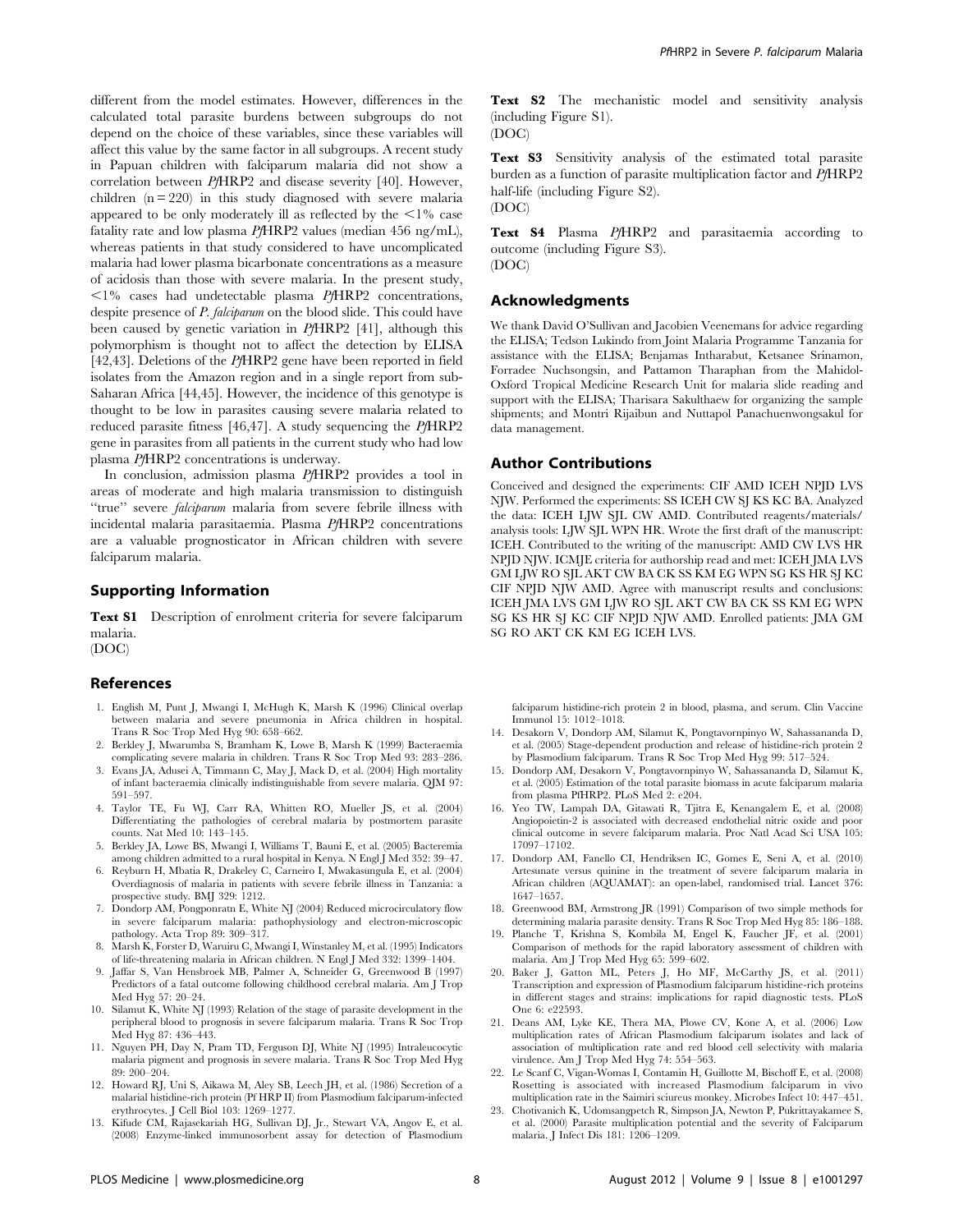- 24. Simpson JA, Aarons L, Collins WE, Jeffery GM, White NJ (2002) Population dynamics of untreated Plasmodium falciparum malaria within the adult human host during the expansion phase of the infection. Parasitology 124: 247–263.
- 25. Silamut K, Phu NH, Whitty C, Turner GD, Louwrier K, et al. (1999) A quantitative analysis of the microvascular sequestration of malaria parasites in the human brain. Am J Pathol 155: 395–410.
- 26. StataCorp (2007) Stata 10 Base Reference Manual (L): College Station, TX: Stata Press.
- 27. Berkley JA, Bejon P, Mwangi T, Gwer S, Maitland K, et al. (2009) HIV infection, malnutrition, and invasive bacterial infection among children with severe malaria. Clin Infect Dis 49: 336–343.
- 28. Dondorp AM, Ince C, Charunwatthana P, Hanson J, van Kuijen A, et al. (2008) Direct in vivo assessment of microcirculatory dysfunction in severe falciparum malaria. J Infect Dis 197: 79–84.
- 29. White VA, Lewallen S, Beare NA, Molyneux ME, Taylor TE (2009) Retinal pathology of pediatric cerebral malaria in Malawi. PLoS One 4: e4317.
- 30. Beare NA, Harding SP, Taylor TE, Lewallen S, Molyneux ME (2009) Perfusion abnormalities in children with cerebral malaria and malarial retinopathy. J Infect Dis 199: 263–271.
- 31. MacPherson GG, Warrell MJ, White NJ, Looareesuwan S, Warrell DA (1985) Human cerebral malaria. A quantitative ultrastructural analysis of parasitized erythrocyte sequestration. Am J Pathol 119: 385–401.
- 32. Dondorp A, Nosten F, Stepniewska K, Day N, White N (2005) Artesunate versus quinine for treatment of severe falciparum malaria: a randomised trial. Lancet 366: 717–725.
- 33. Bejon P, Berkley JA, Mwangi T, Ogada E, Mwangi I, et al. (2007) Defining childhood severe falciparum malaria for intervention studies. PLoS Med 4: e251.
- 34. Burton M, Nyong'o O, Burton K, John W, Inkoom E, et al. (2004) Retinopathy in Gambian children admitted to hospital with malaria. Trop Doct 34: 214–218.
- 35. Beare NA, Taylor TE, Harding SP, Lewallen S, Molyneux ME (2006) Malarial retinopathy: a newly established diagnostic sign in severe malaria. Am J Trop Med Hyg 75: 790–797.
- 36. Essuman VA, Ntim-Amponsah CT, Astrup BS, Adjei GO, Kurtzhals JA, et al. (2010) Retinopathy in severe malaria in Ghanaian children–overlap between fundus changes in cerebral and non-cerebral malaria. Malar J 9: 232.
- 37. Beare NA, Southern C, Chalira C, Taylor TE, Molyneux ME, et al. (2004) Prognostic significance and course of retinopathy in children with severe malaria. Arch Ophthalmol 122: 1141–1147.
- 38. Biswas S, Tomar D, Rao DN (2005) Investigation of the kinetics of histidine-rich protein 2 and of the antibody responses to this antigen, in a group of malaria patients from India. Ann Trop Med Parasitol 99: 553–562.
- 39. Abeku TA, Kristan M, Jones C, Beard J, Mueller DH, et al. (2008) Determinants of the accuracy of rapid diagnostic tests in malaria case management: evidence from low and moderate transmission settings in the East African highlands. Malar J 7: 202.
- 40. Manning L, Laman M, Stanisic D, Rosanas-Urgell A, Bona C, et al. (2011) Plasma Plasmodium falciparum histidine-rich protein-2 concentrations do not reflect severity of malaria in Papua new guinean children. Clin Infect Dis 52: 440–446.
- 41. Baker J, McCarthy J, Gatton M, Kyle DE, Belizario V, et al. (2005) Genetic diversity of Plasmodium falciparum histidine-rich protein 2 (PfHRP2) and its effect on the performance of PfHRP2-based rapid diagnostic tests. J Infect Dis 192: 870–877.
- 42. Martin SK, Rajasekariah GH, Awinda G, Waitumbi J, Kifude C (2009) Unified parasite lactate dehydrogenase and histidine-rich protein ELISA for quantification of Plasmodium falciparum. Am J Trop Med Hyg 80: 516–522.
- 43. Baker J, Ho MF, Pelecanos A, Gatton M, Chen N, et al. (2010) Global sequence variation in the histidine-rich proteins 2 and 3 of Plasmodium falciparum: implications for the performance of malaria rapid diagnostic tests. Malar J 9: 129.
- 44. Houze S, Hubert V, Le Pessec G, Le Bras J, Clain J (2011) Combined deletions of pfhrp2 and pfhrp3 genes result in Plasmodium falciparum malaria falsenegative rapid diagnostic test. J Clin Microbiol 49: 2694–2696.
- 45. Koita OA, Doumbo OK, Ouattara A, Tall LK, Konare A, et al. (2012) Falsenegative rapid diagnostic tests for malaria and deletion of the histidine-rich repeat region of the hrp2 gene. Am J Trop Med Hyg 86: 194–198.
- 46. Wellems TE, Walliker D, Smith CL, do Rosario VE, Maloy WL, et al. (1987) A histidine-rich protein gene marks a linkage group favored strongly in a genetic cross of Plasmodium falciparum. Cell 49: 633–642.
- 47. Walker-Jonah A, Dolan SA, Gwadz RW, Panton LJ, Wellems TE (1992) An RFLP map of the Plasmodium falciparum genome, recombination rates and favored linkage groups in a genetic cross. Mol Biochem Parasitol 51: 313–320.